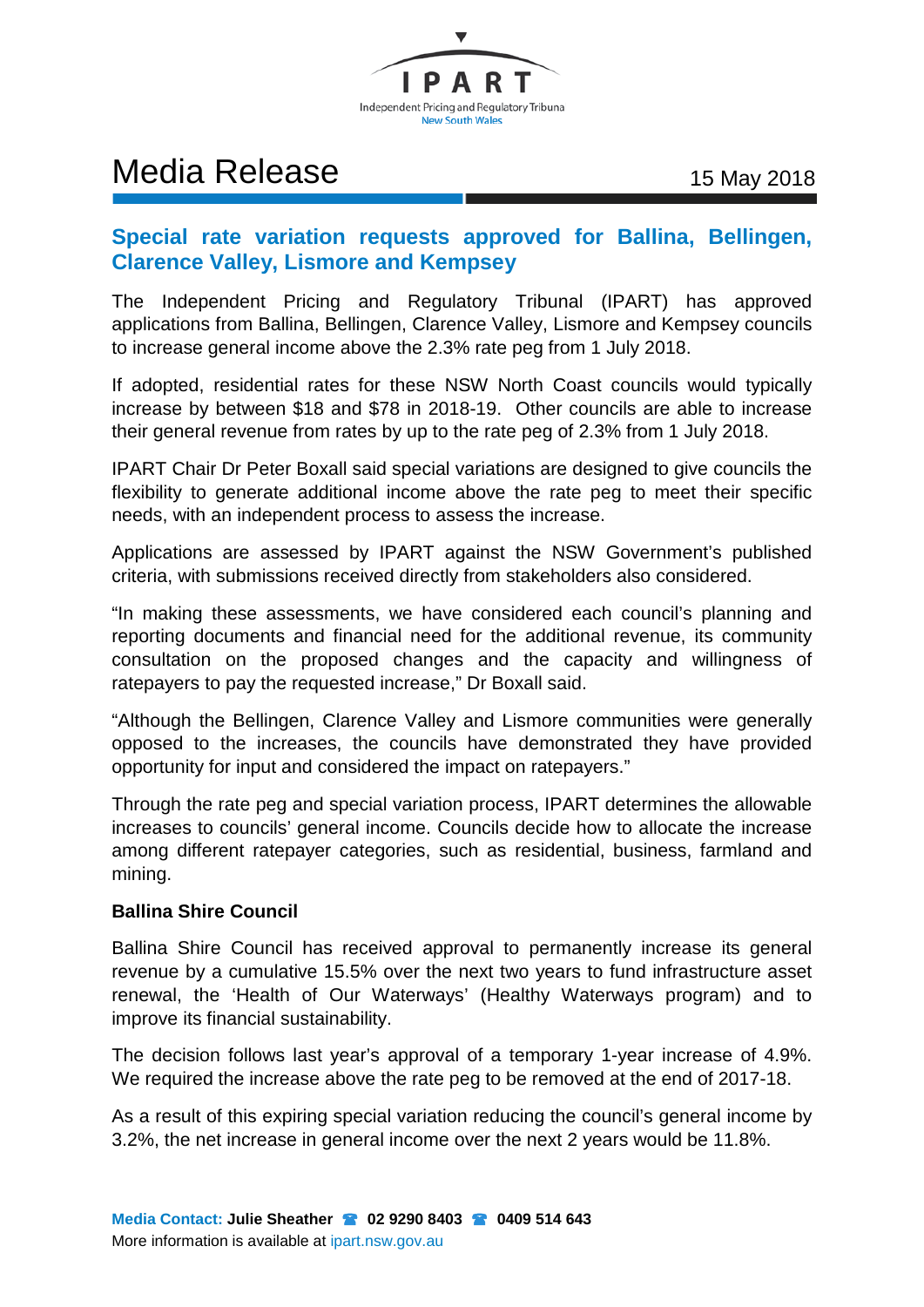"Based on the council's application, the average residential rate will increase by \$54 from 1 July 2018, and by a total of \$116 over the next two years," Dr Boxall said.

"The average business rate will rise by \$403 over the next two years, while farmland rates will go up by an average of \$179."

| Requested special variation                                                               | 15.5% cumulative increase over 2 years to<br>be retained permanently in the rate base                                                                       |
|-------------------------------------------------------------------------------------------|-------------------------------------------------------------------------------------------------------------------------------------------------------------|
| Outcome (including rate peg)                                                              | Approved in full.                                                                                                                                           |
| Increase in the average residential<br>rate 2018-19                                       | \$54                                                                                                                                                        |
| Total cumulative increase in<br>residential rate over 2 years<br>(including the rate peg) | \$116                                                                                                                                                       |
| Summary of purpose                                                                        | Fund infrastructure asset renewal, the 'Health<br>of Our Waterways' (Healthy Waterways<br>program) and to improve the council's<br>financial sustainability |

### **Bellingen Shire Council**

IPART has approved Bellingen Shire Council's application to permanently increase rates by a cumulative 19.1% over the next three years, 11.6% more than the assumed rate peg increase over this period.

The additional revenue will fund sealed roads resurfacing and bridge renewal, reduce the council's infrastructure backlog and improve its financial sustainability.

Dr Boxall said Bellingen Shire Council's application was broadly consistent with its 2015 Fit for the Future proposal and follows IPART's approval of a 6% permanent single year increase in 2017-18.

"Over 100 submissions were received opposing the Council's application. Nevertheless, the application met the criteria for approval by demonstrating a clear need for the additional revenue to improve roads and bridges, and steps are being taken to improve productivity and contain costs.

"Based on the council's application, the average residential rate will increase by \$66 in 2018-19, the average business rate will rise by \$72, while farmland rates will go up by an average of \$170," Dr Boxall said.

| Requested special variation                         | 19.1% cumulative increase over 3 years to<br>be retained permanently in the rate base |
|-----------------------------------------------------|---------------------------------------------------------------------------------------|
| Outcome (including rate peg)                        | Approved in full                                                                      |
| Increase in the average residential<br>rate 2018-19 | \$66                                                                                  |

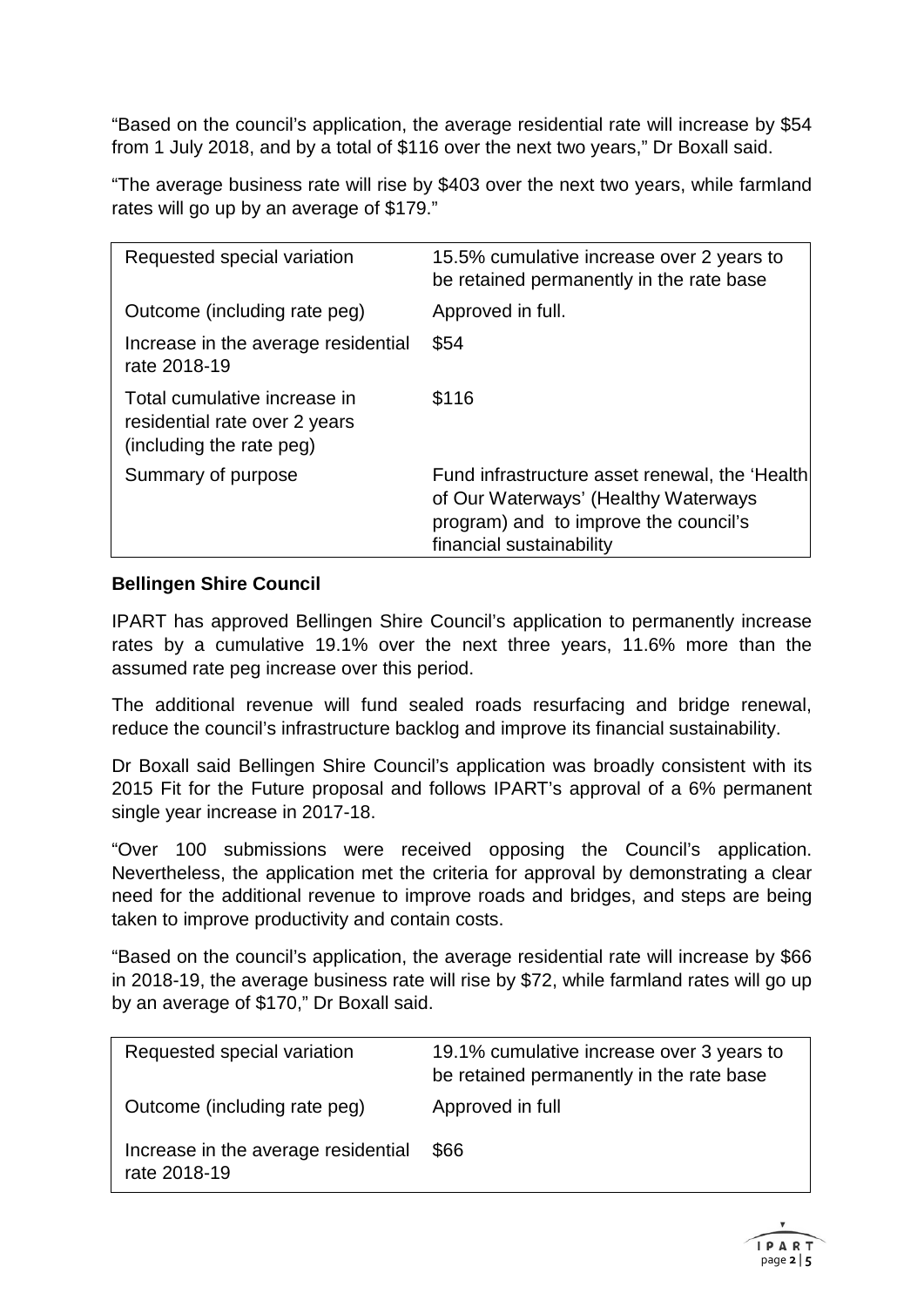| Total cumulative increase in<br>residential rate over 3 years<br>(including the rate peg) | \$212                                                                                                                                                                            |
|-------------------------------------------------------------------------------------------|----------------------------------------------------------------------------------------------------------------------------------------------------------------------------------|
| Summary of purpose                                                                        | Fund infrastructure renewal works as part of<br>sealed roads resurfacing and bridge renewal<br>program, reduce infrastructure backlog and<br>to improve financial sustainability |

### **Clarence Valley Council**

IPART has approved Clarence Valley Council's application to permanently increase rates by a cumulative 26.0% over the next three years, 18.5% more than the assumed rate peg increase over the period. The additional revenue will fund asset maintenance and renewal and improve financial sustainability.

Dr Boxall said the council's financial sustainability was identified as an issue in the 2015 Fit for the Future assessment, along with its ability to manage its infrastructure and services for the community. Since then, the council was able to demonstrate that it has investigated alternative funding strategies, is making productivity improvements and has engaged the community on the need for a special variation.

"There was considerable opposition from the community to the rate increase proposed by council, and the impact on ratepayers will be significant," Dr Boxall said.

"But should the council proceed with its plans, we have assessed that the increase is reasonable as current rates are lower than those in similar council areas, rate payments as a percentage of average income is similar to neighbouring council areas, and the council has a need for additional revenue to improve financial sustainability."

Ratepayers on minimum rates within the LGA (generally coastal villages and residential sites out of town) will experience increases consistent with those allowed under the special rate variation.

| Requested special variation                                                               | 26.0% cumulative increase over 3 years to<br>be retained permanently in the rate base     |
|-------------------------------------------------------------------------------------------|-------------------------------------------------------------------------------------------|
| Outcome (including rate peg)                                                              | Approved in full.                                                                         |
| Increase in the average residential<br>rate 2018-19                                       | \$78                                                                                      |
| Total cumulative increase in<br>residential rate over 3 years<br>(including the rate peg) | \$253                                                                                     |
| Summary of purpose                                                                        | Fund asset maintenance and renewal, and<br>improve the council's financial sustainability |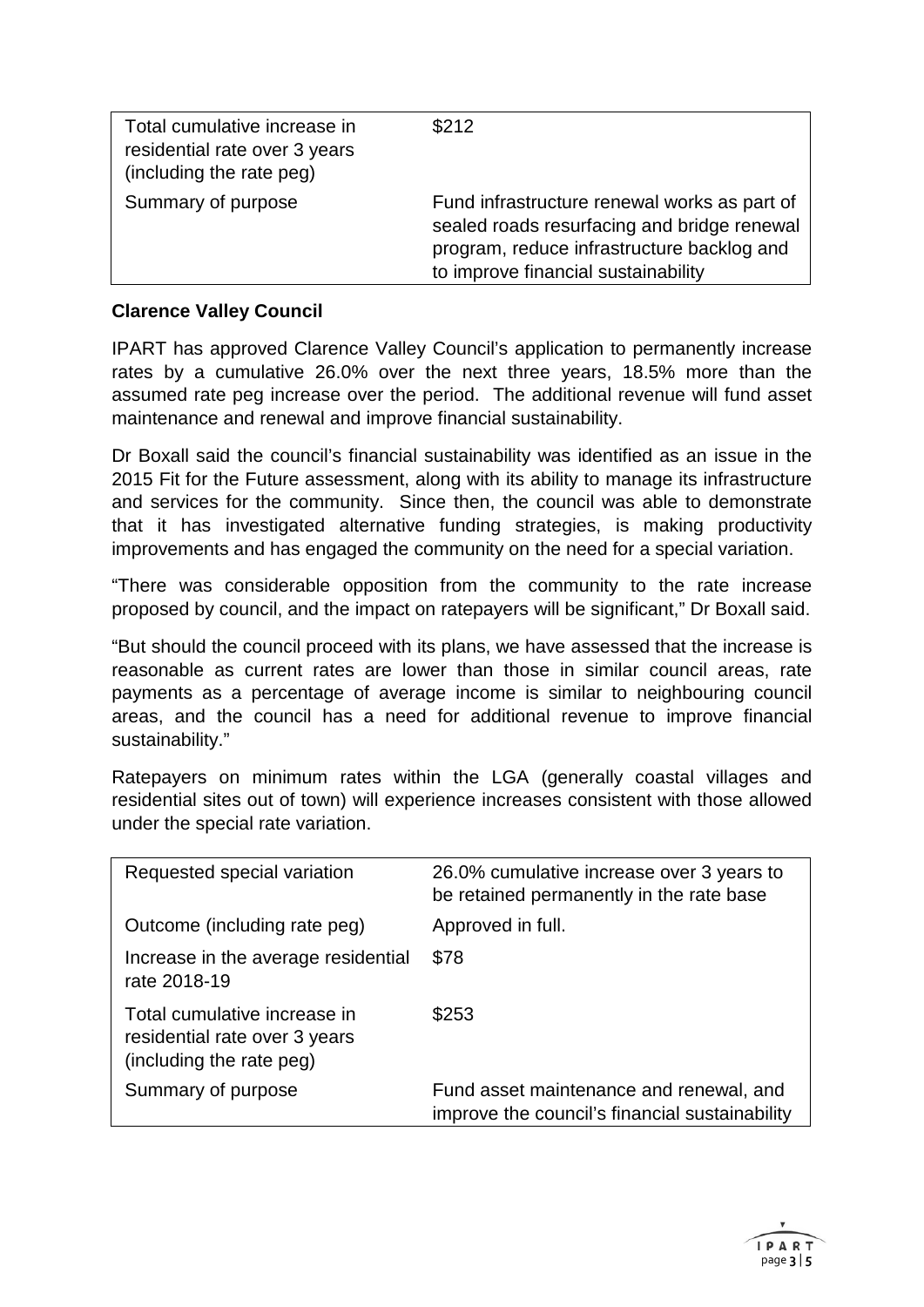### **Lismore City Council**

IPART has approved Lismore City Council's application to renew its special business rate levy for another 5 years. Taking into account this special variation replaces an existing levy, rates will rise by slightly more than the rate peg in 2018-19 by up to 2.34% for those businesses that continue to pay the levy.

This will allow the council to generate additional revenue of just over \$630,000 over the next five years to continue funding the city centre revitalisation program and the marketing activities of the Lismore Business Promotion Program which is now in its ninth year.

| Requested special variation                      | 2.7% single year increase to be retained in<br>the rate base for five years          |
|--------------------------------------------------|--------------------------------------------------------------------------------------|
| Outcome (including rate peg)                     | Approved in full.                                                                    |
| Increase in the average business<br>rate 2018-19 | \$103 (Urban) and \$193 (Inner CBD)                                                  |
| Summary of purpose                               | Fund city centre revitalisation and the<br><b>Lismore Business Promotion Program</b> |

#### **Kempsey Shire Council**

Kempsey Shire Council will be able to extend its environmental levy for a further 10 years following IPART's approval of the council's application for a 6.5% special variation. As the levy is already in place, rates within the shire will on average increase by the 2.3% rate peg in 2018-19.

This special variation will allow the council to continue to fund environmental restoration projects across the shire including bush regeneration, repair to local creeks and waterways, weed control, restoration of wildlife habitats and corridors, and flood mitigation works.

| Requested special variation                         | 6.5% single year increase to be retained in<br>the rate base for 10 years |
|-----------------------------------------------------|---------------------------------------------------------------------------|
| Outcome (including rate peg)                        | Approved in full                                                          |
| Increase in the average residential<br>rate 2018-19 | \$18                                                                      |
| Summary of purpose                                  | Replace an expiring special variation to fund<br>environmental works      |

IPART has attached conditions to all of the approvals requiring the additional income to be used for the purposes outlined in the application, and that councils report to their communities about how the additional revenue is spent.

The five North Coast councils are among 13 councils across NSW (of a total of 128) to make a special variation application to increase rates for 2018-19. IPART